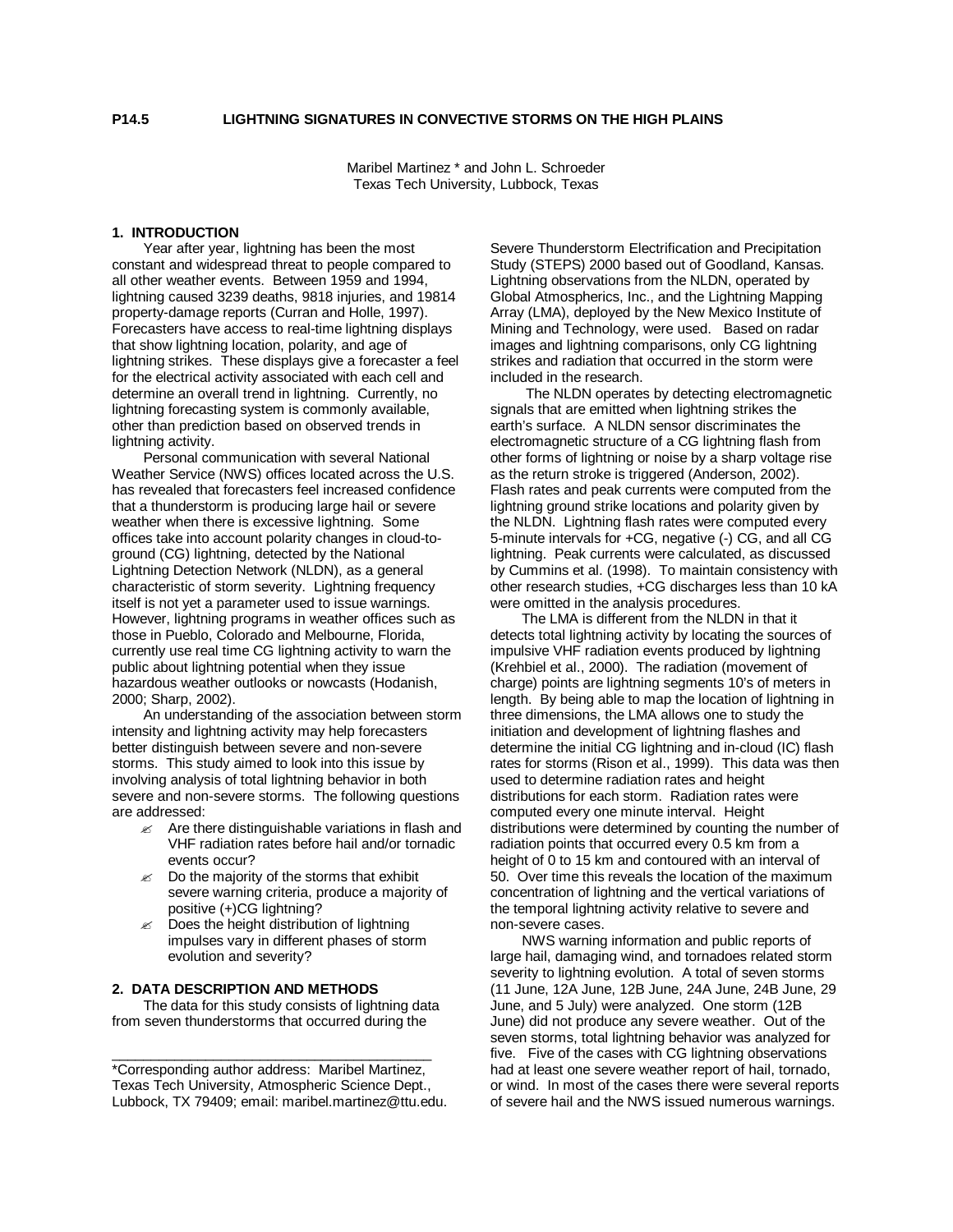It is important to note that the STEPS project occurred in an area that was sparsely populated, and therefore large hail or high wind could have occurred, but not reported to the NWS.

### **3. RESULTS**

 The 12B June case did not produce any CG lightning, but VHF radiation was observed. Radiation rates did not exceed 2000 flashes per minute at any time and activity stayed between 5 to 10 km. No severe weather was reported for this case. The 24B June case also did not produce any CG lightning strikes, but a severe weather thunderstorm warning was issued for it. VHF radiation rates showed a rapid increase from minimal flashes to 4000 points per minute in about a 5 minute window. During this increase in radiation rates, the VHF radiation spread and filled the 4-10 km height regions. Figure 1 below shows the VHF radiation rates for both cases.



 Figure 1: VHF radiation rates for 12B June and 24B June.

 Other storms that produced both CG lightning strikes and VHF radiation showed that as +CG lightning flash rates increased, more hail was reported and more severe thunderstorm warnings were issued. This result was true for the 11 June and 12A June cases. In the 11 June case, as the storm increased in intensity, the +CG

lightning peak currents increased in strength. More severe weather occurred after a polarity reversal from –CG to +CG. The 12A June case also had a tornado warning issued after a decrease in +CG flash rates and less peak currents. After the tornado warning, +CG flash rates increased rapidly as seen in Figure 2 below. LMA analysis for both cases was not able to be performed due to a greater storm coverage area.





Figure 2: Total CG, +CG, and –CG flash rates for 12A June.

 VHF radiation rates increased rapidly from minimal to 2000-3000 points per minute in a 5-minute window in the 29 June and 5 July cases. Also at this time the VHF radiation spread and filled the 4-10 km height regions as seen below in Figure 3. For both of these storms a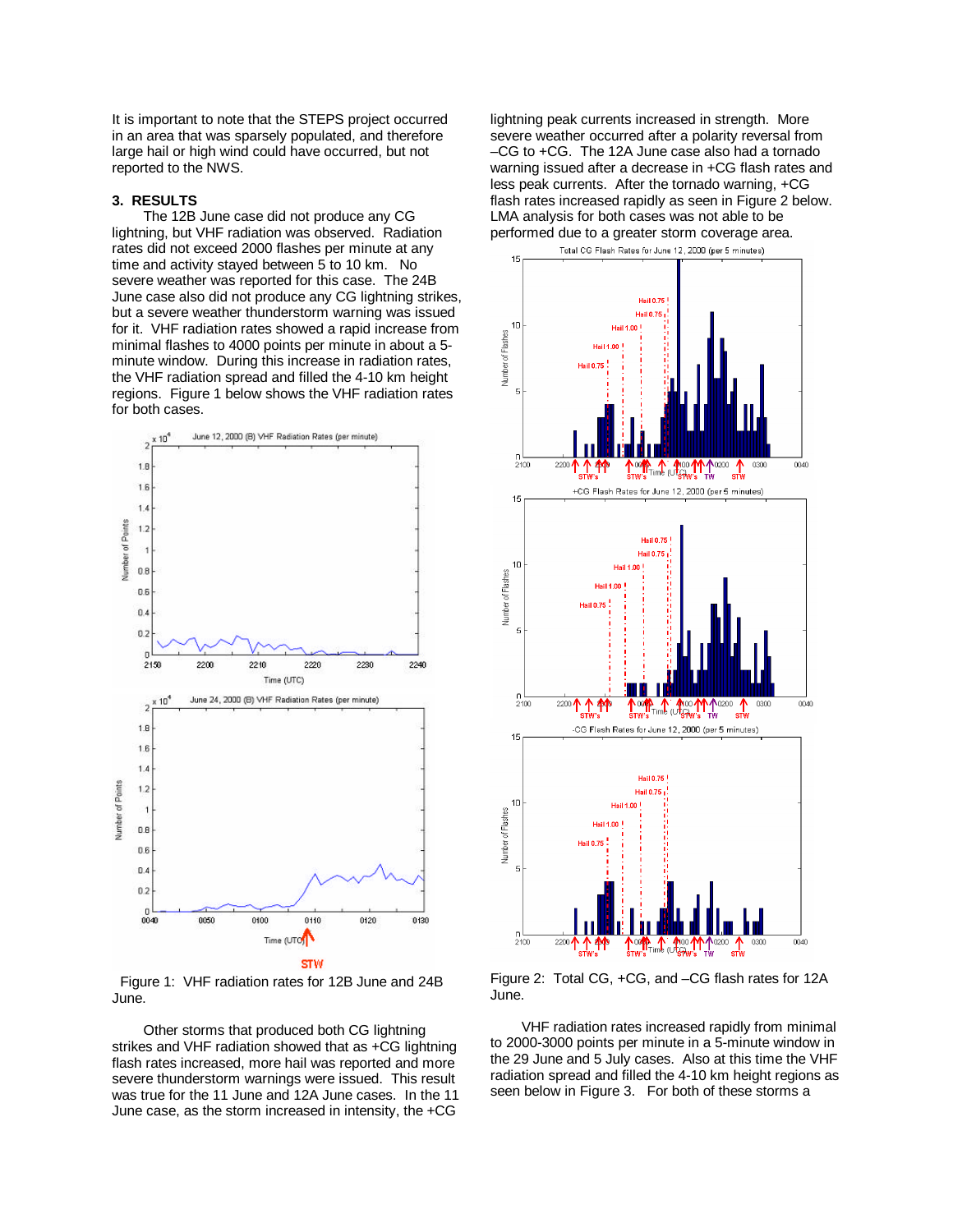

Figure 3: VHF radiation rates and height distributions for 29 June.

tornado warning was issued and an actual tornado was reported for the case of 29 June. The tornado touchdown coincided with an increase in +CG flash rates and VHF radiation rates and VHF concentration in the 8-9 km height region. In the 5 July case, a tornado warning was issued as the first –CG lightning strike occurred.

### **4. DISCUSSION AND CONCLUSION**

 The purpose of the study was to examine total lightning behavior and determine its relationship to storm severity. Table 1 summarizes the results of this study. The difference in total lightning behavior between a non-severe and severe storm is that in a severe storm VHF radiation rates exceeded 2000 flashes per minute and VHF radiation began to spread and fill the region between 4-10 km. This flash rate increase and radiation spread were the main distinguishing factors. One storm that did not become severe did not produce any CG lightning. Each of the other cases also experienced a polarity reversal. Although in some cases the reversal was during or after hail was reported, the polarity reversal always occurred before tornadic events (warnings or ground reports). The polarity reversal itself was associated with a decrease in lightning in the mid-levels of the VHF radiation temporal height distributions. Peak currents also increased at this point. With reports of hail, lightning behavior varied. In a few cases hail occurred when –CG lightning dominated, but in the majority of the cases, +CG lightning was present. Hail reports coincided with the vertical extent of VHF radiation distribution in two cases which produced the most severe weather.

 The reason for the polarity reversal remains unknown. Liquid water contents were not examined, but may be implicated in the reversal. Non-inductive graupel ice interactions can cause graupel to be positively charged and ice crystals to be negatively charged due to microphysical charging at specific temperatures and liquid water contents. Rapid graupel and hail growth occur in regions of large liquid water

content (Miller et al., 1990). The reversal of charge would mean that more graupel (or less depending on the reversal type) would be produced and moved by the storm environment. The absence or decrease of VHF radiation points at these mid-levels could be the sign of an updraft which aids graupel growth and thus produces the reversal.

 Although the seven cases presented here support the hypothesis that lightning activity could indicate whether or not a storm will become severe, more studies are needed to confirm the results. This study examined the use of lightning in convective storms on the High Plains. Because of the differences in environmental conditions, results will likely differ in different geographic regions. As more detailed lightning detection networks and radars emerge, the intricate processes involved in lightning production and the underlying effects of the dynamics of these severe storms should be further clarified.